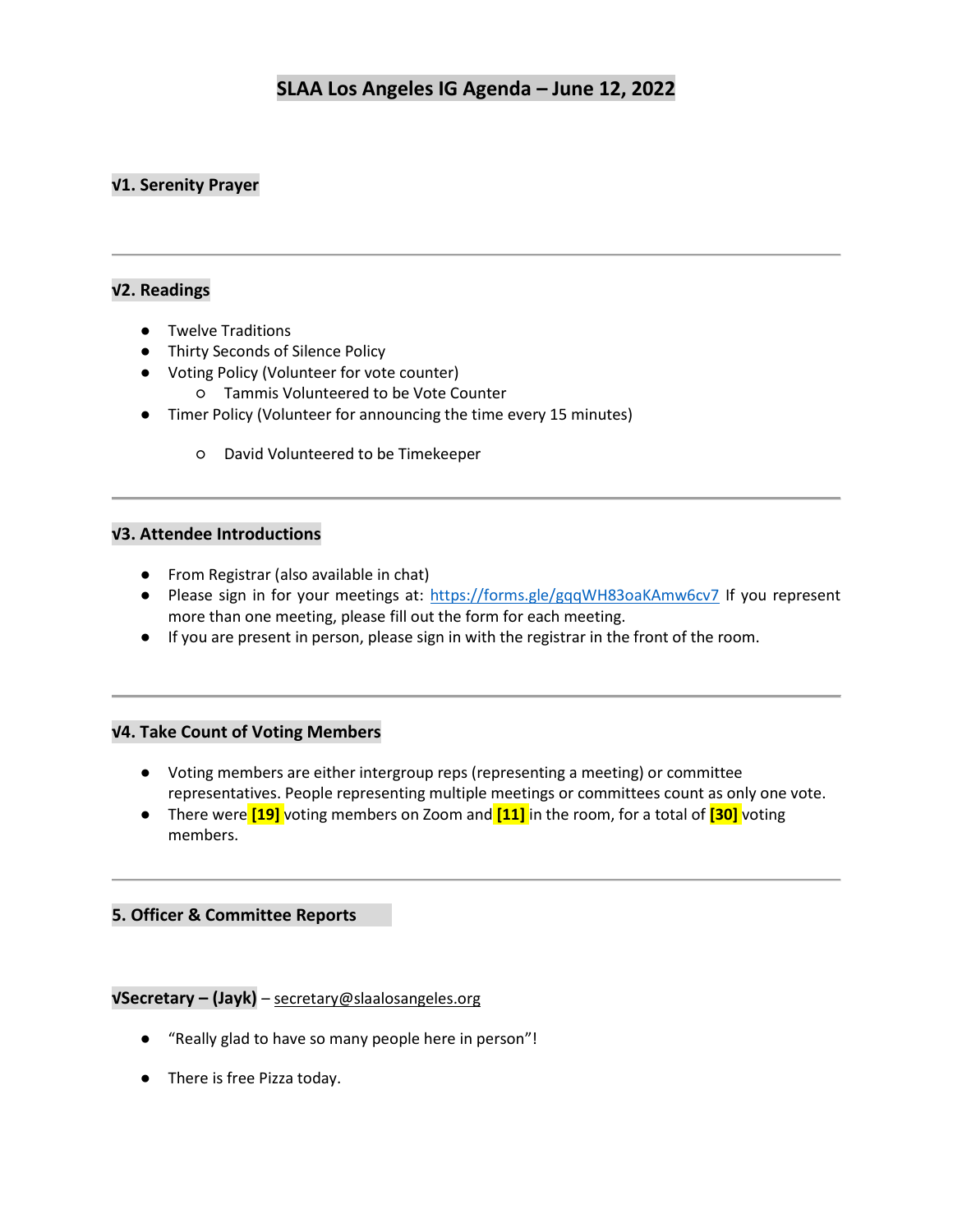- Secretary explains that he wants to make intergroup fun and effective. Wants others to give him feedback or ideas, if they have any, on how to make it both fun and effective.
- Excited for Sunday June 26<sup>th</sup> ABM Delegate Townhall on Zoom!

## **√Record Keeper – (Danny)**

● Minutes from last month **[MAY]** were approved.

*See last month's minutes in Google Drive Intergroup folder:* 

## **√Treasurer (Anonymous)**

- Income:
	- May: 3546.16
	- YTD: 10418.47
- **Expense** 
	- May: 2468.37
	- YTD: 9218.10
- Received 186.21 for FWS, will be paid in June
- New Totals:
	- HI: 1965.46
	- LA Retreats: 2977.76
	- ASL Access Fund: 27.25
	- Prudent Reserve: 15000
	- IG Cash Balances is 2523.36
- Total Cash:
	- 22680.04
- NO questions for the treasurer

**√Bottom Line Editor – (Eoin Thomas)**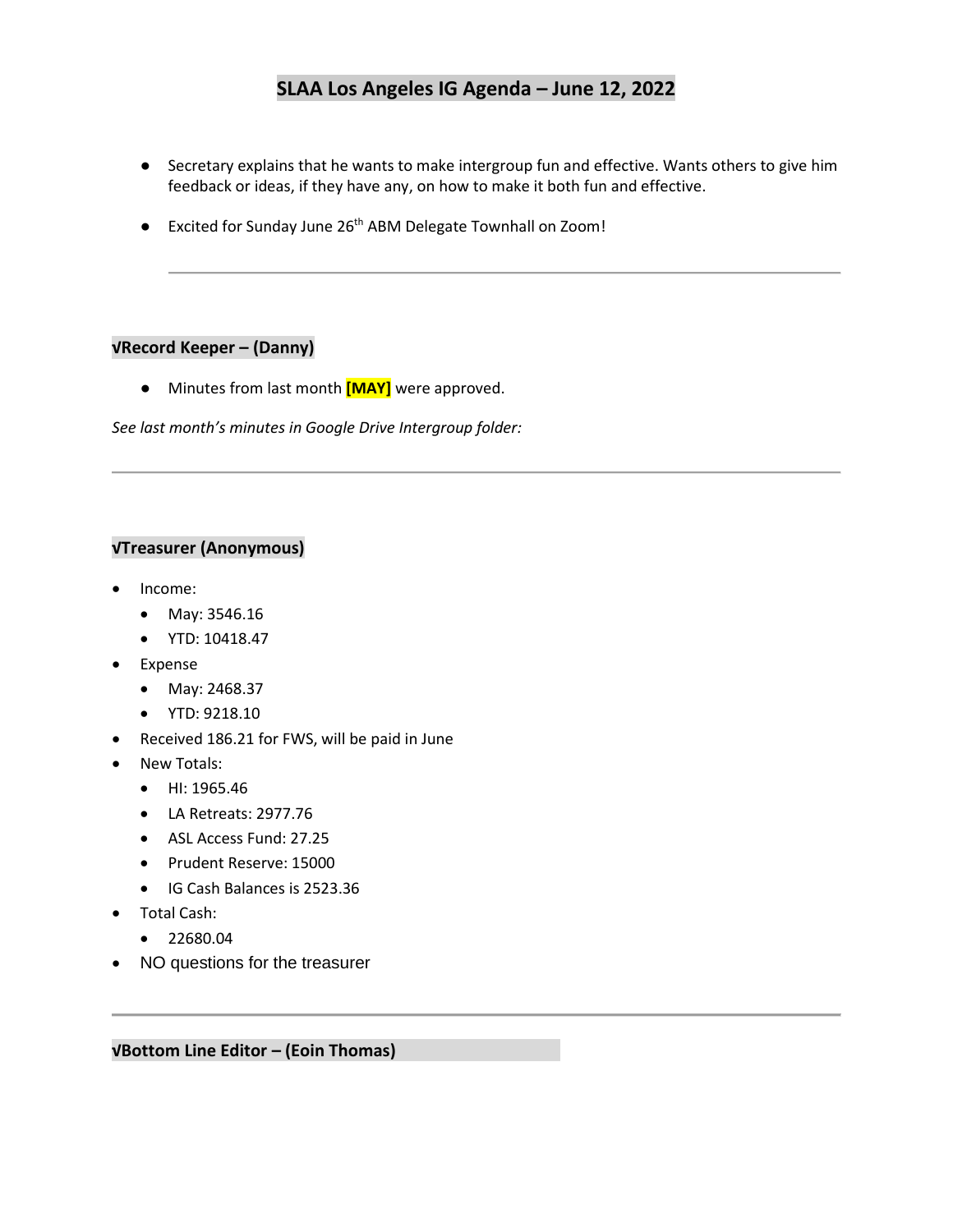- This month we spent 55.13 on 250 copies of the Bottom Line
- It is a great free resource for newcomers
- Currently we have 36 meetings, and we have had 11 meetings pick up their ten free copies
- Please encourage your IG reps or someone in your group to pick up the Bottom Lines
- Questioned asked about being received via Email.
	- Response that it is located on slaalosangeles.org

#### **√Meeting Registrar – (Michael)**

- If you have any changes to meetings, please email [registrar@slaalosangeles.org](mailto:registrar@slaalosangeles.org)
- Please sign up in person, sign in online in the chat
- **[35]** In person meetings, plus intergroup for **[36]**
- 23 Email conversations since last intergroup
- There is a breakdown by day in the report
- There is a breakdown of an email report
- Nonprofit Tax ID number and address with number is needed for a meeting trying to be started up
- Most updated list of meetings on the report
- ●
- Question/Statement: About insurance that SLAA has for starting meetings?
	- We don't have insurance for meetings
	- Email [secretary@slaalosangeles.org](mailto:secretary@slaalosangeles.org) about starting a meeting and questions surrounding logistics
- Question about Spanish Speaking meetings in the Los Angeles area.
	- Answer: Even before pandemic, SLAA only had one registered Spanish-speaking meeting. It is international. We have not had any in-person meeting in SLAA intergroup, but the only inperson meetings are in Argentina and Spain.
- Statement: Webmaster would love to get some information on Spanish-Speaking meeting and would be put on the website right away.
- Statement: There is Spanish literature for free at the Literature Table. Available on FWS website as well.
- Statement: Julie is going to make herself available to talk about this issue.

**Virtual Meeting Registrar – (Kelsey)**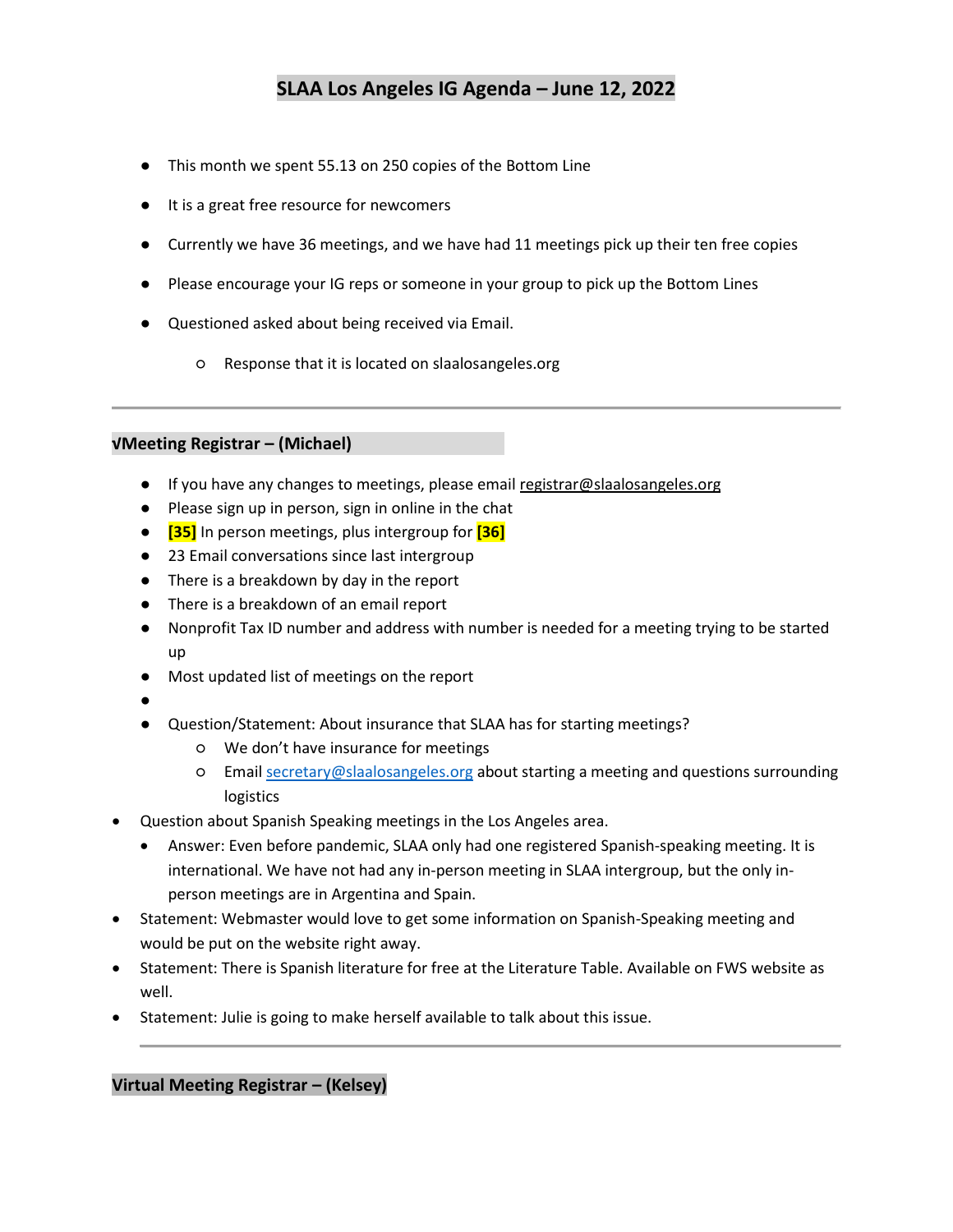- If you have any changes, please email [virtualmeetings@slaalosangeles.org](mailto:virtualmeetings@slaalosangeles.org) or fill out the form online. You can also email the webmaster and/or secretary.
- Updated 4 things. Working with someone to reach out to all meetings to update passwords and info.
- Please email secretary for any questions.

#### **√ Phone Line – (Sarah S.)**

- 20 people called this month.
- Topics about starting meetings in Hermosa Beach and West Side.
- Call about meeting space available in downtown LA.
- Sarah S. resigning from her commitment as Phone Line representative.
	- Election will be held later this year
	- Katie M would love to take over, but election will come soon.

#### **√Literature – (Claire)**

- Lit sales for May 2022 \$470.95 (spreadsheet attached)
- Claire thanked the pre-order individuals. Makes it easier for her to spend time on meeting.
- Come buy literature here at Intergroup or schedule an in-person meet up with our one lit assistant Adam. \*All info, how to order, inventory and costs on our website [slaalosangeles.org](http://slaalosangeles.org/) under the literature drop down menu.
- 3 free pamphlets on our Slaa LA website.; 40 Questions, Addicted to Sex? Addicted to Love?, & For the Professional.
- Sober Dating Questions for Discussion booklet available for \$9.99 or you can order it through Amazon/Kindle digital or paperback, proceeds still go to SLAA.
- Now carrying Newcomers packet for sale \$4.40 40 Questions self-diagnosis pamphlet, Welcome pamphlet, Questions Beginners Ask pamphlet, Welcome chip, Pocket Toolkit, Basic Text Bookmark.
- SLAA FWS (fellowship wide services) has more / all possible literature as well as many digital options and ships to you from their headquarters in Texas.
- Free Spanish literature available at the literature table at Intergroup.

#### **√ Journal Rep – Mona**

Journal Flyer:

- Journal is the SLAA magazine. Shares and stories shared via literature. Written by fellows.
- Flyer was posted in chat and in person here at intergroup. Please bring back to your groups!
- You can subscribe to Journal as well, and have it mailed to you.
- You can now get PDF journals (and past journals) for free on slaafws.org
- You can write and be a part of the journal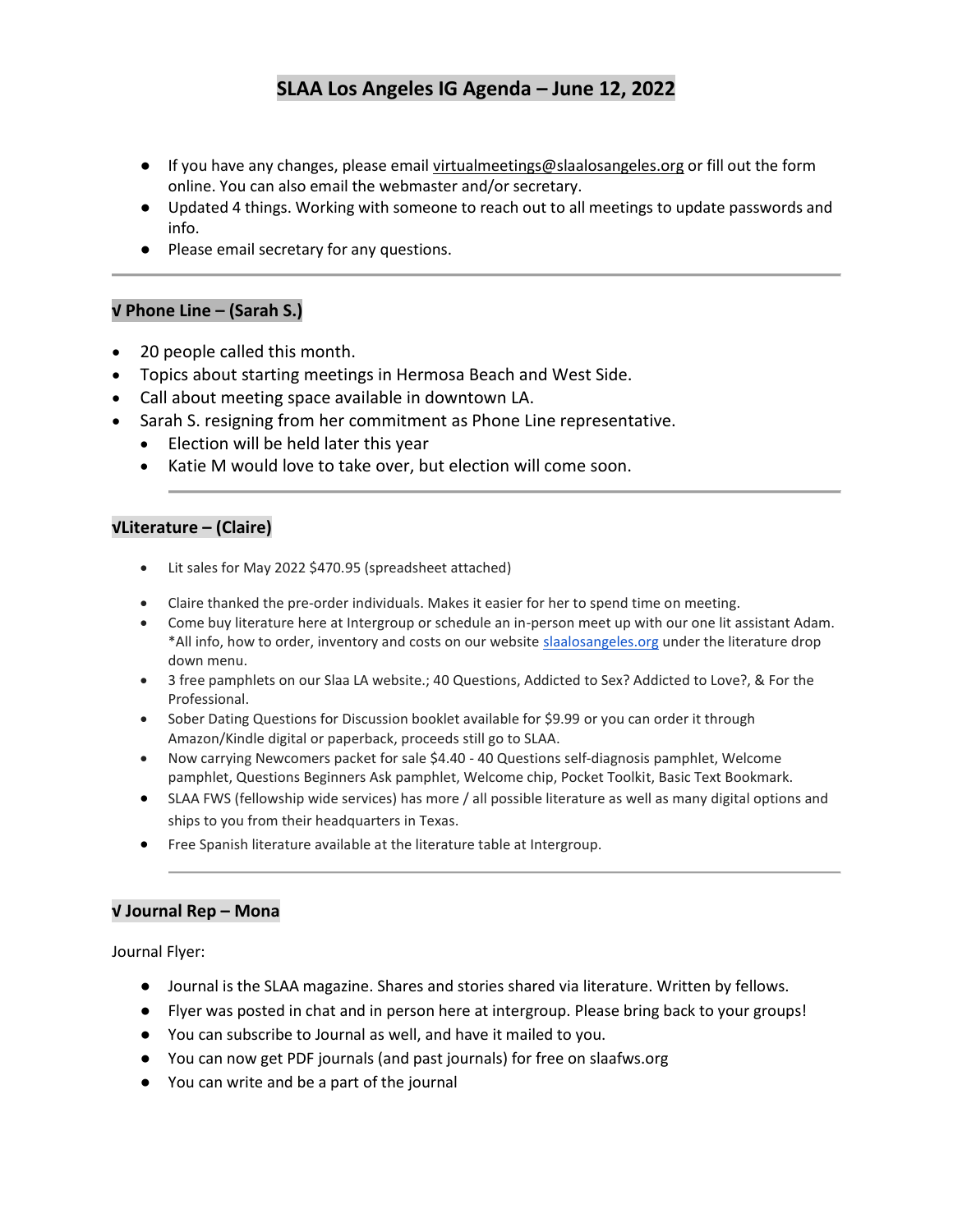- Current Topic: "Defects High Power Let Me Keep" -> Deadline is July 15. Info for submitted is on slaafws.org/thejournal
- ●

**√ Webmaster – (Dave G.)**

- **[7710]** visits to our website in May
- Average time on was 5 Minutes 11 Seconds
- **[77]%** were new visitors
- **Increases from numbers of last month**
- Over half of all visits found site through Google Search
- **[61]** Countries visited our website (Almost our new high)
- 8 Audio Files were updated
- Bottom Line page was updated
- Meeting notices page was updated as well
- Workshop page updated with July Workshop
- Problems with JotForm so some issue with updating some parts of the website.

#### **√Workshops & Retreats – (Glen L)**

- Last workshop about 105 people
- Brought in 150 dollars
- Expenses were around 60, so donation to IG coming soon
- Next two will be on Zoom. There are too many people from out of town and venues are too expensive now
- If you want a live workshop, and it meets our guidelines with low outside issues, we can try to publicize it for you
- Retreat is on. Covid situation is all over the place, but should be able to go to Malibu again. Flyers being handed out in meeting.

#### **√H&I Committee – (Rachel W)**

- The H&I committee need panel facilitators and speakers especially for the first and third Wednesday evenings of the month.
- Meeting is at 5 today after this meeting.
- If you know a place that wants a panel, please let the committee know! Please elect an H/I representative to your meetings.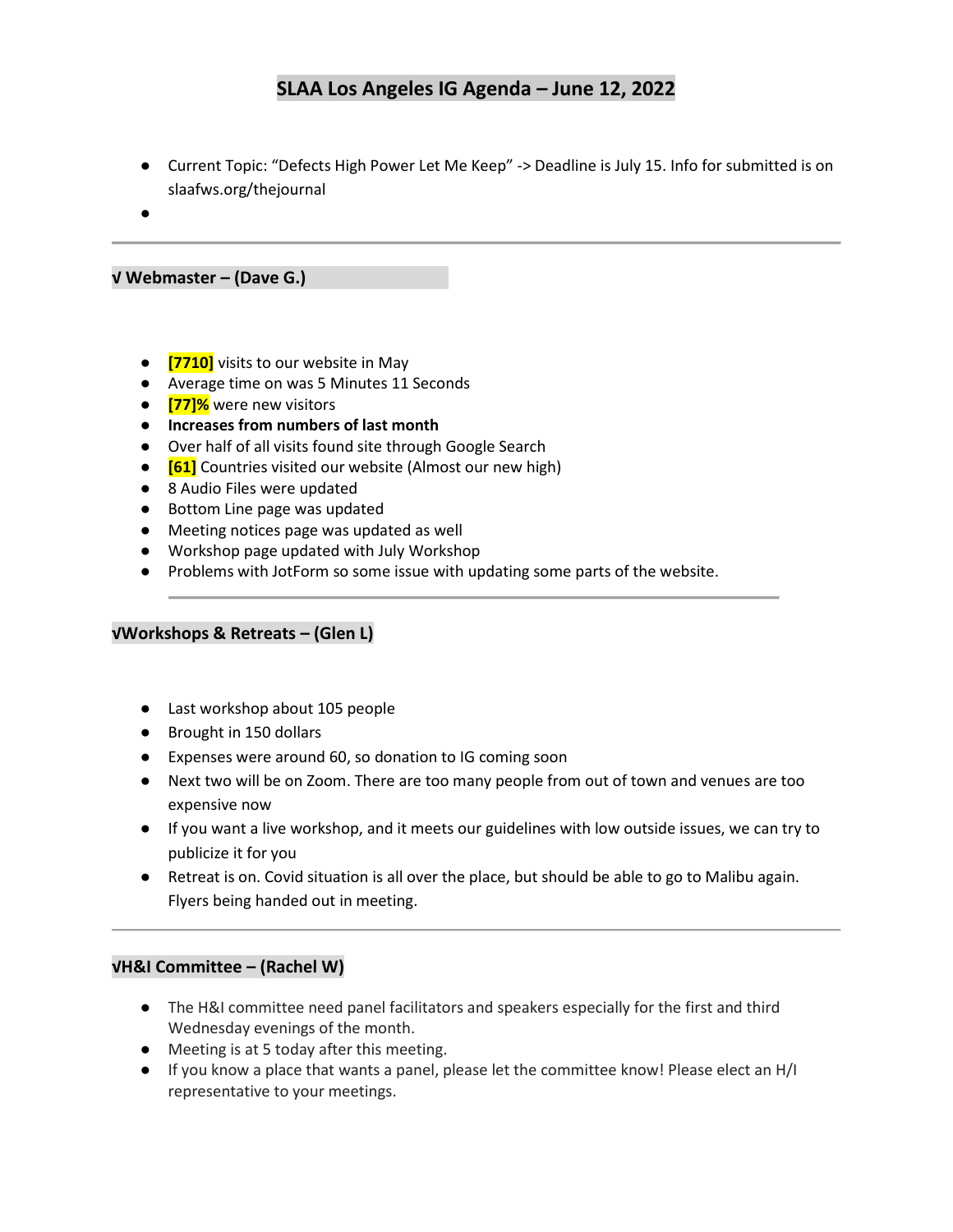- Please reach out to h-and-I@slaalosangeles.org to offer service and attend a short meeting on zoom right after intergroup to get involved in service!
- Zoom Meeting: SLAA H&I Committee
	- Every month on the 2nd Sunday after Intergroup
	- Zoom Meeting: https://us02web.zoom.us/j/87972190670?pwd=aVgyUHpGZGFOSEdKN091aWQrRkJQZz 09
- Meeting ID: 879 7219 0670
- Passcode: Service
- Full Report:<https://bit.ly/35XUBFG>

#### **√ Speaker List Keeper – (Alex)**

- Representative not present
- Please send an email t[o spearkerslist@slaalosangeles.org](mailto:spearkerslist@slaalosangeles.org) if you want to be added or want the list

## **Literature Copier – (Open)**

## **Audio Library Committee – (Kye)**

- Audio Library is a great resource. We have limited recordings in relation to other programs and we are trying to get more to catch up.
- Audio Library Link: [HTTPS://TINYURL.COM/AUDIOLASLAA](https://tinyurl.com/AUDIOLASLAA) (instructions on how to submit)
- Website[: https://www.slaalosangeles.org/audio.](https://www.slaalosangeles.org/audio) Library of speaker mp3s there.
- Please contact the Audio Committee if you would like to get your share up on the website.
- To contact audio library committee, emai[l audio@slaalosangeles.org.](mailto:audio@slaalosangeles.org)
- Secretary making announcement to encourage meetings to bring up the idea of recording at meetings. However, agreements are needed to have shares uploaded.

## **√ ABM Delegates – Jayk, Rachel, Gil and Robin, Claire (alternate), Sarah (alternate)**

- Delegates have been meeting and planning an upcoming town hall.
- Sunday June 16 from 3-4:40 on Zoom. Zoom info to come.
- ABM delegates will go over five topics that will be voted on at ABM, all fellows will have opportunity to discuss with ABM delegates how you think.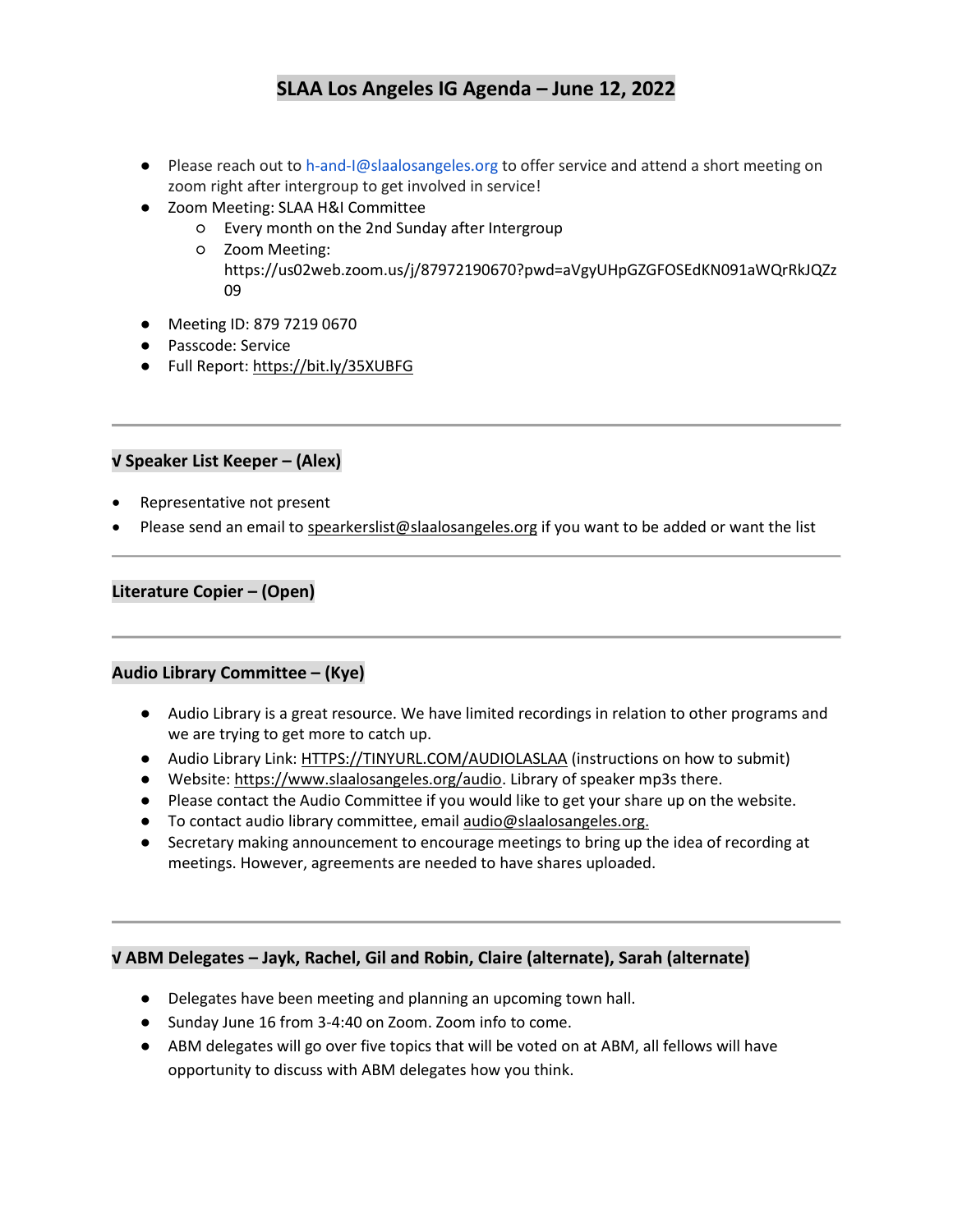- Some of the topics to be covered, Motion from CPIC to put people on Youtube, Talking about change in Literature Making, Editing Basic Text, may be other topics available as well
- Request to add topics, and what ABM is, on Flyer.
- Will this info be in the bullets?
	- Yes, this can be included in the bullets
	- Bullets will be sent at the closing of this meeting.

#### **FWS Conference Committees**:

#### **Literature Committee Conduit – Alex H**

**Not Present** 

#### **Sponsorship Committee Conduit- Clark**

Not Present

#### **Steps, Traditions, & Concepts Conduit- Noah**

- 2nd Sunday each month at 2pm on Zoom
- Lots of fun stuff at meeting last time
- Discussed and read literature like the Outreach and Phone Calls Pamphlet

#### **Translation Committee Conduit- Joe**

● Not Present

#### **Diversity Committee Conduit – Erin**

- Danny filling in for Erin
- Please email [recordkeeper@slaalosangeles.org](mailto:recordkeeper@slaalosangeles.org) for more info on last meeting

## **SLAA Los Angeles, Inc. Board of Trustees – (Mona, chair)**

 $N/A$ ,

## **SLAA FWS Board of Trustees (If Rep Present… Christina M or other)**

● No Report/Update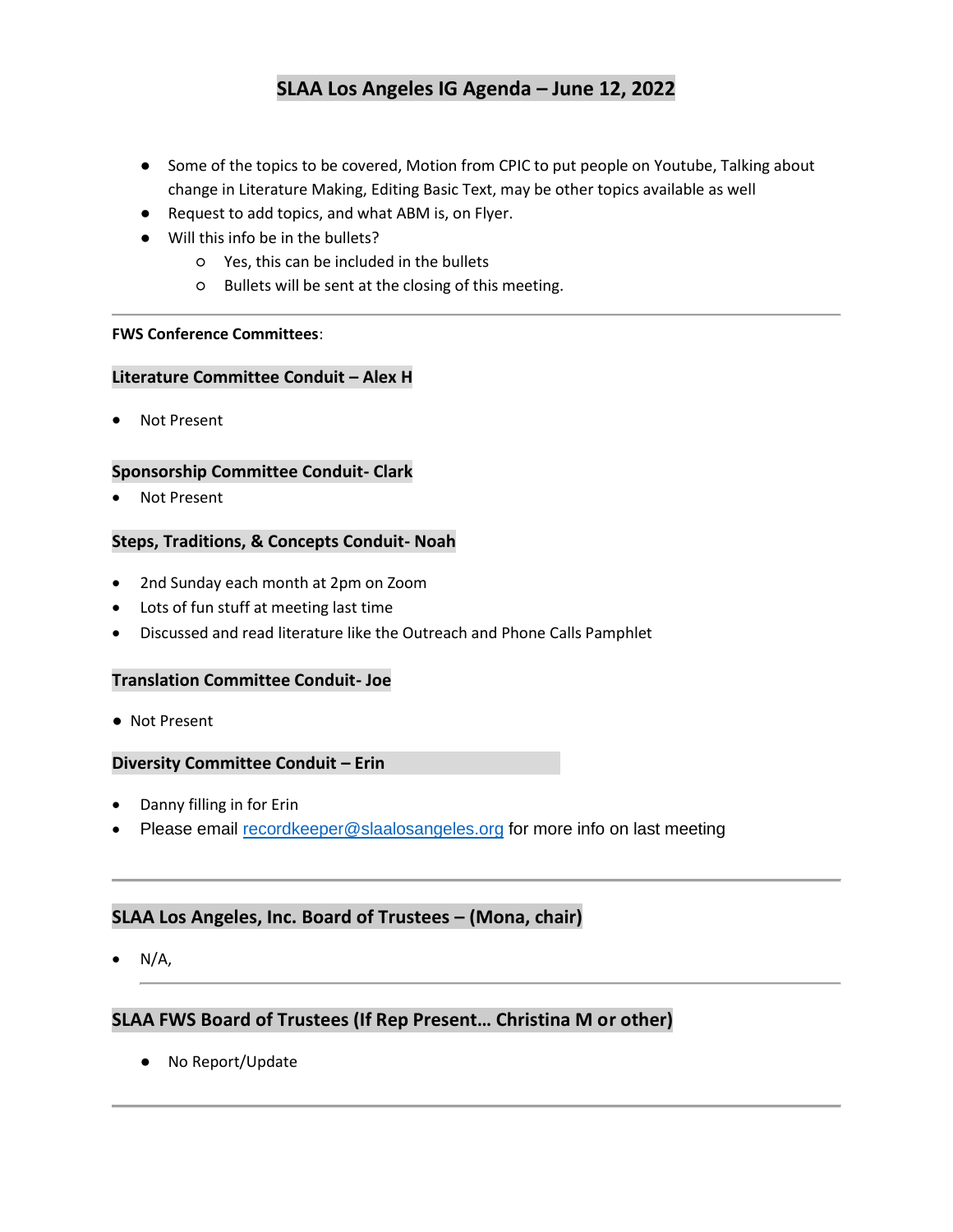## **6. Old Business**

## **7. New Business**

- **Motion "For Intergroup to create a committee to plan and host an SLAA LA Intergroup Dance Party to take place in September"**
	- **Question:** Is this a fundraiser:
	- **Answer:** Not a fundraiser, just for the purpose of "dancing".
	- **Question:** Can this be an a legitimate event sponsored by SLAA?
	- **Answer:** The motion is to just create a party. As written, the motion is separate from workshops and retreat.
	- **Question:** Can we heard more about how these fits in with our primary purpose?
	- **Answer:** Person who made this motion is not here.
	- **Question:** Does anyone want to assume the lead for this motion?
	- **Answer:** Oscar said he will do it
	- **Questions:** Do you want it to be separate from Workshops and Retreats and make it one single dance party?
	- **Answer:** Yes, separate and make it a fundraiser. Tickets should be five dollars.
	- **Questions:** how would throwing this part be in line with our primary purpose?
	- **Answer:** Thinks it will help by getting everybody in the program in the same room, by doing a behavior that is fun with your fellows.

#### **Motion is Seconded:**

- **Question:** Is this closed event?
- **Answer**: Yes, but questions about partners will be spoken about at a later date.
- **Question:** Is there an idea of how big the committee should be?
- **Answer:** Three-person committee
- **Question:** Curious if this will cost SLAA money, how will fundraising be figure out?
- **Answer:** Funded by IG, proceeds go back to IG
- **Question:** Are we going to have Business and Dancing at the same town?
- **Answer:** We are just going to be dancing. The event is "sponsored" by LA Intergroup. It is put on by intergroup. Different time than intergroup. Concern brought up about newcomers, but committee will be addressing it.
- **Statement:** Historically have had talent show fundraisers, and other fundraisers, but those functions were autonomous and raised their own money, and IG had nothing to do with it.
- **Question:** Will this committee decide if there is alcohol and a code of conduct?
- **Answer:** Committee will decide that. But alcohol most likely not. Code of conduct will be most likely followed like IG Code of Conduct but will be discussed by committee.
- **Pros and Cons:**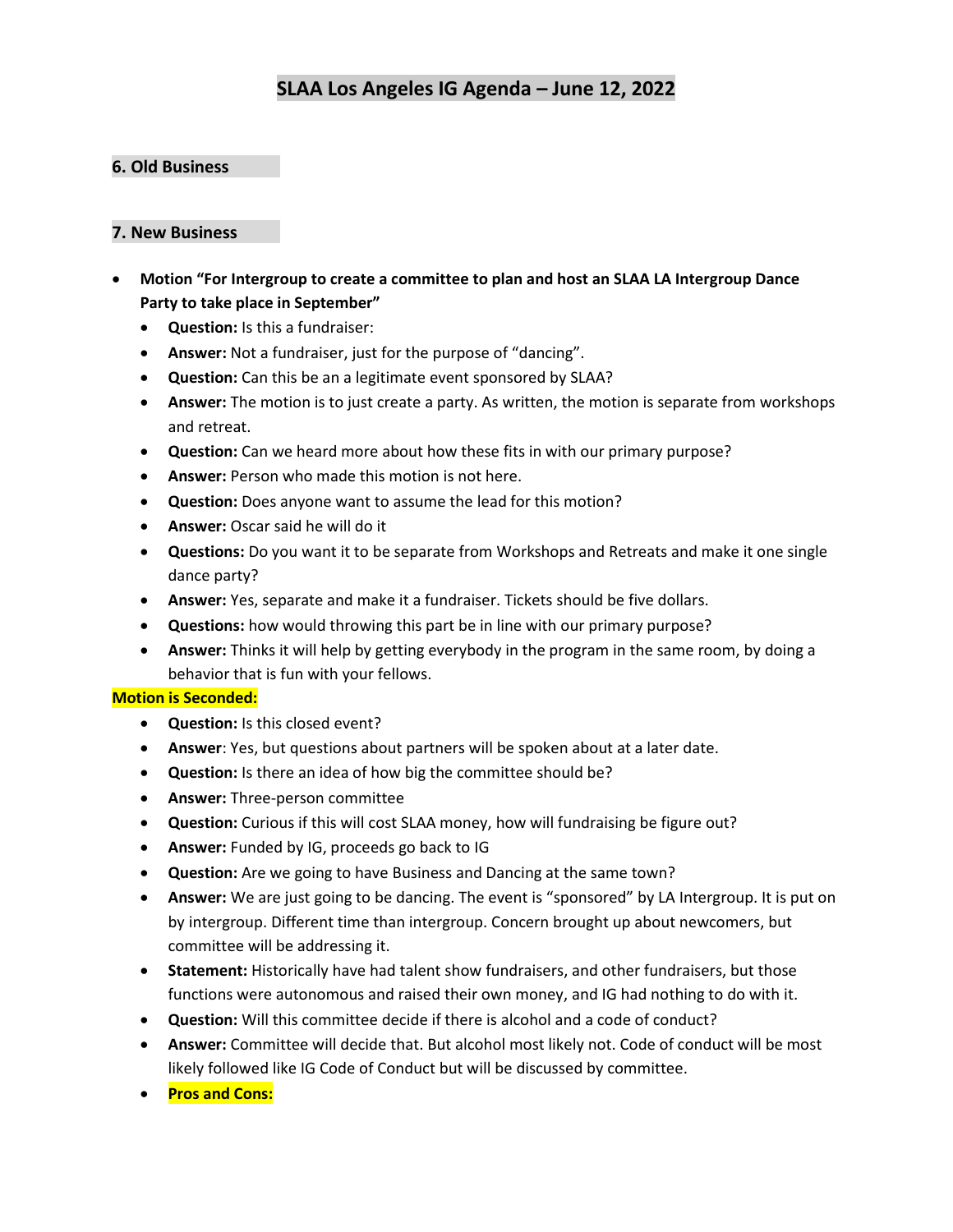- **Pro:** We can have. Having a committee to run this is a good idea
- **Pro:** It is a safe environment for fellowship. People would appreciate the camaraderie.
- **Con:** Attraction rather than promotion. We need to also respect the committees that we have in place.
- **Pro:** As someone who is an addict, their normal MO is to isolate, but the opportunity to interact with others is an "Amazing opportunity".
- **Con:** Dancing is something that can be grey areas for a lot of people. This is something that can lead to high risk and intrigue and can trigger a lot of people.
- **Con:** Wants to remind people that newcomers may have a hard time navigating the event, especially with SLAAs stamp of approval. Hope to warn newcomers that just because it is a SLAA event, doesn't necessarily make it safe.
- **VOTE COUNT:**
	- **15 for 16 against, close vote, vote again.**
	- **17 for and 18 against**
	- **Motion Does Not Pass**
- **If an ABM Alt Delegate has not officially taken Robin's place, choose one to officially take Robin's place as an ABM Delegate**
	- Robin and Gil are on fence about attending, they will let us know about their status on Thursday.
	- Two alternate delegates now, but secretary says we should probably elect a third.
	- Alternate Delegate is two-year commitment. Must go to ABM if the elected delegate cannot.
	- Dates are August 9, 10, and 11. It is a Tuesday, Wednesday, and Thursday
	- 10 Months of Sobriety at Time of ABM is the requirement.
		- **Oscar nominates himself.**
		- **28 for and 2 Against.**
		- **Oscar is elected ABM Alternate.**
- **IFD – Intergroup has paid for the Journal Editor to upgrade to a single room at the ABM for the last five years. Any objection that we do it again?**
	- **Any Objections to the 180 Dollar Upgrade?**
	- **Clarification:** For the Journal Editor, not representative
	- **Clarification:** At the ABM, IG pays for delegates to have rooms. Also pay for delegates to travel there. Also, we usually pay for Journal Editor to have a single room. (Tradition for past five years). It has been the precedent, but just want to see everyone's opinions.
	- **Clarification as to why we do it**: Every year the journal editor is required to go to ABM, and they have a vote. It is stressful at ABM, and that is why LA has set the precedent to get a single. Can also be triggering to room with a stranger.
	- Secretary making statement about the amount of money we have. Pulled info from the aforementioned treasurers' report.
	- **No Objections, Motion is Approved**